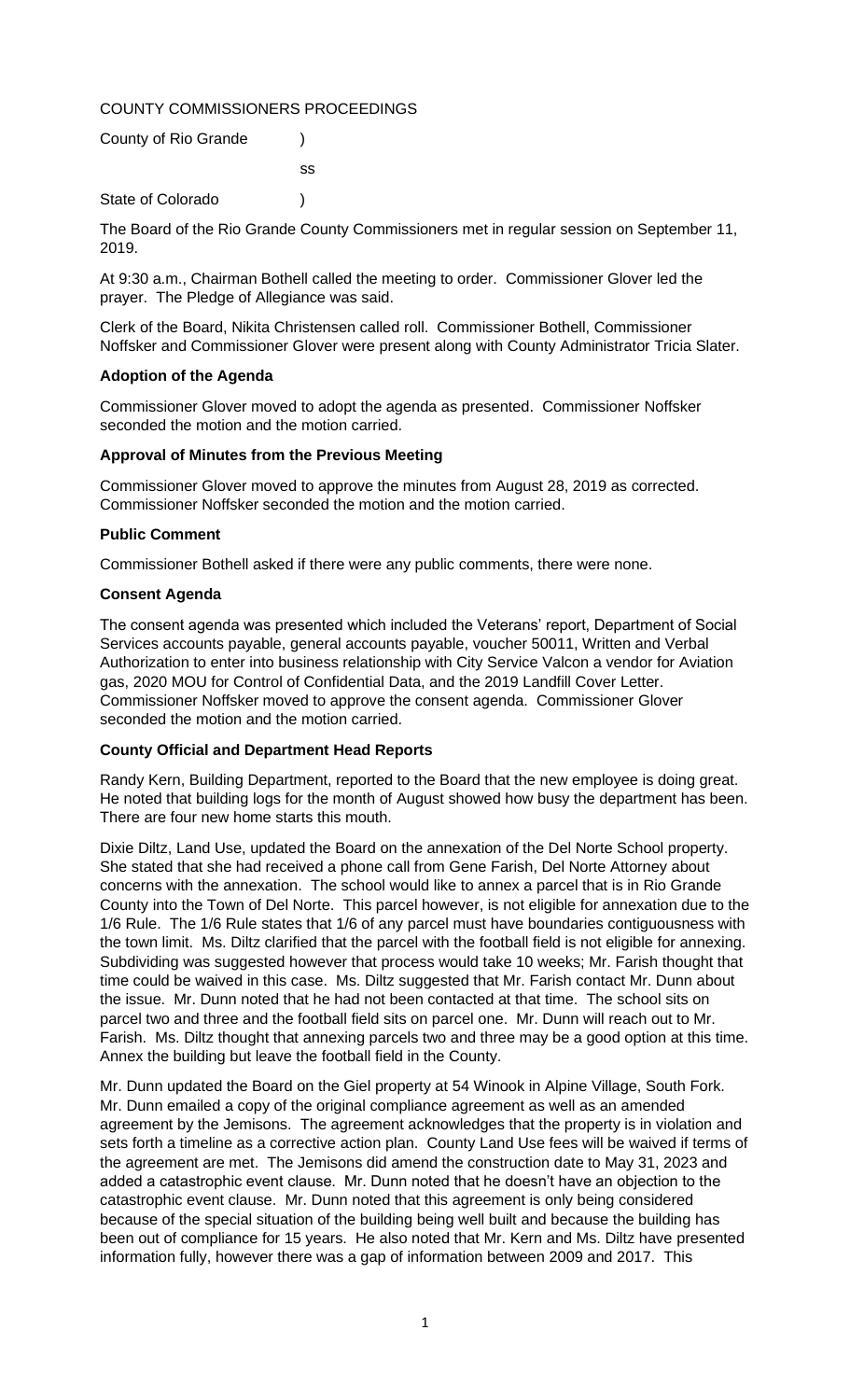agreement is not to set a precedent for accessory buildings. The special circumstances are the only reason the agreement is being considered while being out of compliance.

Mr. Jemison presented a timeline for securing the property and building a primary building. During the time of 2021-2022 there will be no activity. The primary residence should be complete by 2024.

Ms. Diltz noted that she replied to the agreement via email to the Board. She read her emailed response for the record as follows. *I do not wish to be a part of this negotiation contract. I would like my name and signature removed from the document as I am not in agreement with compromising on a code violation. I am also not comfortable with Mr. Jemisons adding a full year and 3 months to the 2 ½ years that you offered to give prior to obtaining the building permit nor his request to complete construction (ie: enclosing the gable ends) on a building that is knowingly in violation of the codes. I would suggest that the contract include all three of the Commissioners signatures in place of mine if it is the desire of the Commissioners to accommodate the violation. It should be clear that it is the decision of the BOCC and not of the Land Use Administrator to deviate from the adopted codes.*

Mr. Jemison clarified that he does not want to complete construction but secure the building to avoid the liability of people being on the premises. Mr. Dunn noted that the BOCC should take into consideration the attractive nuisance and the liability to the landowner.

Commissioner Bothell stated that it was a good compromise; the violation is wrong but it may be a longer term solution to the problem even though it is not the ideal solution, it does clear up the issue. Commissioner Bothell moved to approve the agreement that was written by Mr. Dunn with all amendments submitted by the Jemisons. Commissioner Noffsker noted that he is less comfortable with the current agreement because the rules have been bent largely.

Commissioner Glover noted that his concern was with the violation and not being in compliance with the Land Use Codes. Commissioner Glover seconded the motion and the motion carried. Commissioner Bothell and the Jemisons signed the agreement.

Louise Colville, Museum Director, updated the Board. She is working on a five year plan for the budgeting process. The sprinkler system needs to be repaired and will be in the budget. Valley Lock and Security will be installing the waterbugs and fire alarms. Ms. Colville noted that the 501(c)3 Museum Board needs to be active in order for the Museum to apply for Grants. Part of Ms. Colville's five year plan is to expand the gift shop. A work session with the Commissioners was scheduled for September 23, 2019.

The Sheriff had an emergency, so he was not available for updates. Ms. Slater gave the sheriffs reports to the Board. She noted that arrests are up this month.

Floyd Futschik, resident at the end of County Road 14 C was present to ask permission to put a gate on the end of 14 C. Mr. Futschik purchased the property in 2016. His property is through an easement 3/10 of a mile off 14 C. It was noted that the road was taken over by the County but is not listed on the County's "maintained county road" list. The county road dead ends at Mr. Futschik's access easement and a BLM road. Mr. Futschik previously asked Commissioner Glover if a gate could be put up at the end of the county road. After discussion with other land owners and Mr. Wilder who owns the easement property, Mr. Futschik placed two gates. Mr. Wilder then asked that they be taken down. Mr. Futschik presented a few hand written letters in support of the gate and stating that high trespassing rates is the reason for the gate. It was noted that the County does not have any way to help with an easement disagreement. The easement allows for access across the property. Mr. Futschik noted that Mr. Wilder does have another primary access to his property. Mr. Futschik stated that it was unfair to "dump" public transportation into his private property (easement). Commissioner Noffsker commented that gates do not keep people out of the property. The Board stated that they have no ability to put gates up as this is on private land.

Lauri McCulng, Monte Vista Cemetery, was present to ask the board for consideration while entering budget season. All of the work at the Cemetery is being done by volunteers and board members. Income for non-profit cemeteries have decreased due to fewer burials. There has been some discussion about forming a joint cemetery organization in order to pool resources. Funding provided by counties would be used for equipment not for employees.

Mr. Dunn and Commissioner Noffsker discussed the Railroad engagement letter with a railroad law firm. Mr. Dunn had concern with identifying the client. It was clarified that currently the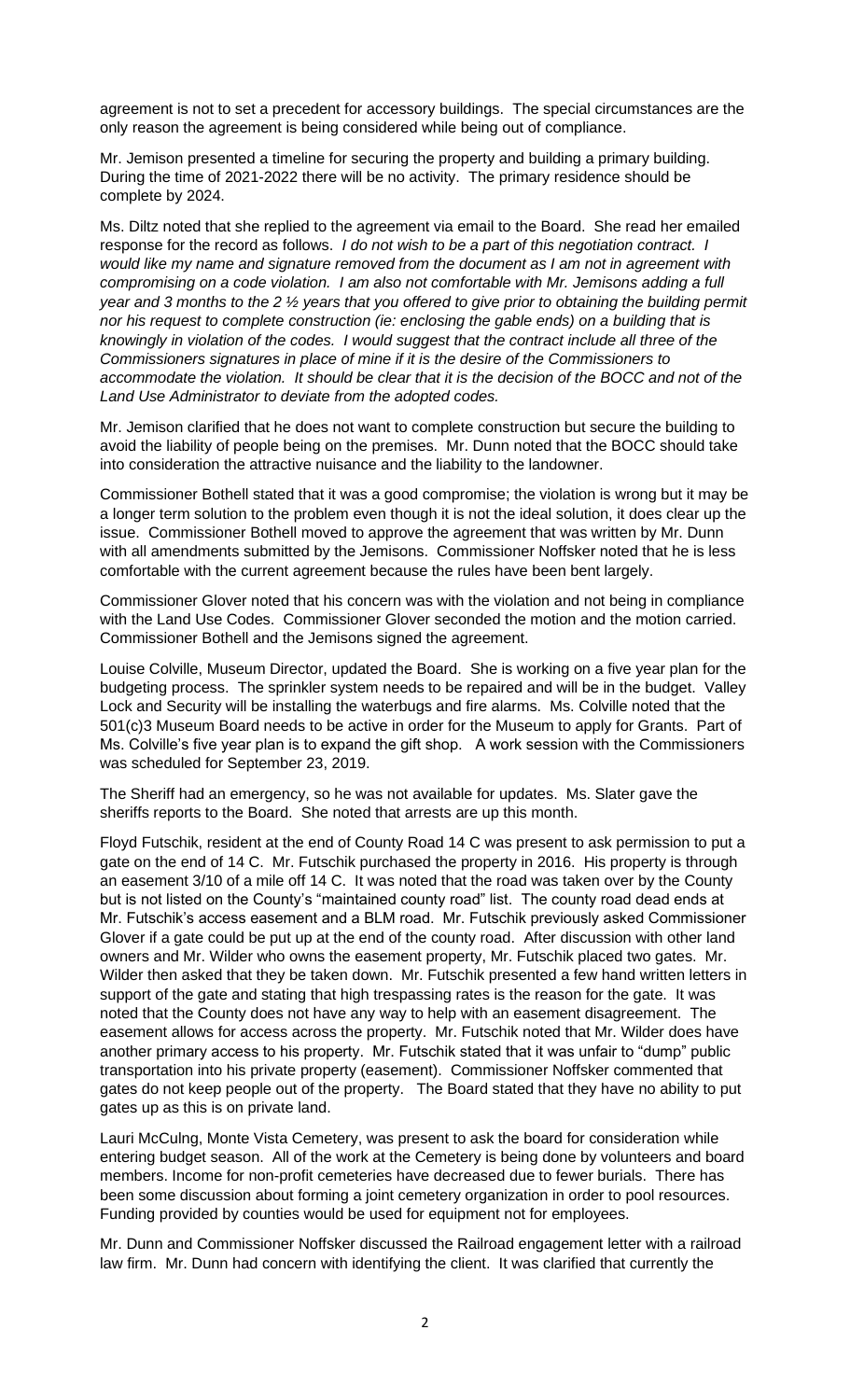"client" is Rio Grande County. Mr. Dunn will review the engagement letter and work with the law firm to clarify issues that he sees.

Commissioner Bothell noted that the Board needs to ratify the decision to increase 911 rates to \$0.70. The Board agreed to this rate increase at the San Luis Valley Commissioners Association meeting. The Board agreed to ratify this decision unanimously. Commissioner Glover moved to ratify the decision to increase the 911 rate to \$0.70. Commissioner Noffsker seconded the motion and the motion carried.

An employee in the Maintenance Department requested a payroll rate increase. The employee has many qualifications and acts as an on call maintenance employee. The employee has not received her annual raise yet. Currently the employee is at step 7, and would like to be moved to step 9 which would include her annual raise increase. Commissioner Glover moved to increase the wage by \$0.24 for annual raise and \$0.24 for performance, totaling \$0.48 increase in payroll rate. Commissioner Bothell seconded the motion and the motion carried.

Commissioner Bothell noted that a statement was reportedly made by Chris Burr,Upper Rio Grande (Del Norte) School's superintendent, at a mandatory school district meeting that the Assessor and Treasurer released private information and not public. The County's position is that they would like to condemn the statements that were made and stand behind the Treasurer and Assessor. Commissioner Glover stated that the County is not going to stand by idly while public officials are being slandered. All information released was public. Commissioner Bothell asked that a letter to the school board be written and signed by the BOCC. Ryan Dunn will write a letter.

Ms. Slater noted that Leon Montoya, BLM, contacted her about Baxter Tower. The lease agreement has not been paid for the last two years. BLM would like the County to take care of this property and lease. The County Sheriff stated that he had no use for it. Commissioner Glover recommended tabling this discussion until next meeting. BOCC would like to refer to Patrick Sullivan's expertise for the removal of the tower.

At 11:55 a.m., Commissioner Glover moved to adjourn the meeting. Commissioner Bothell seconded the motion and the motion carried.

Attest:

Suzanne Bothell, Chairman Nikita Christensen<br>
Chairman of the Board<br>
Clerk of the Board Chairman of the Board

# COUNTY COMMISSIONERS PROCEEDINGS

ss

County of Rio Grande )

State of Colorado (a)

The Board of the Rio Grande County Commissioners met for in regular session on September 25, 2019.

At 9:00 a.m., Chairman Bothell called the meeting to order. Commissioner Bothell led the prayer. The Pledge of Allegiance was said.

Clerk of the Board, Nikita Christensen called roll. Commissioner Bothell, Commissioner Noffsker and Commissioner Glover were present along with County Administrator, Tricia Slater.

#### **Adoption of the Agenda**

Commissioner Glover moved to adopt the agenda as presented. Commissioner Noffsker seconded the motion and the motion carried.

#### **Approval of Minutes from the Previous Meeting**

Commissioner Noffsker moved to approve the minutes from September 9, 2019 as corrected. Commissioner Glover seconded the motion and the motion carried.

#### **Public Comment**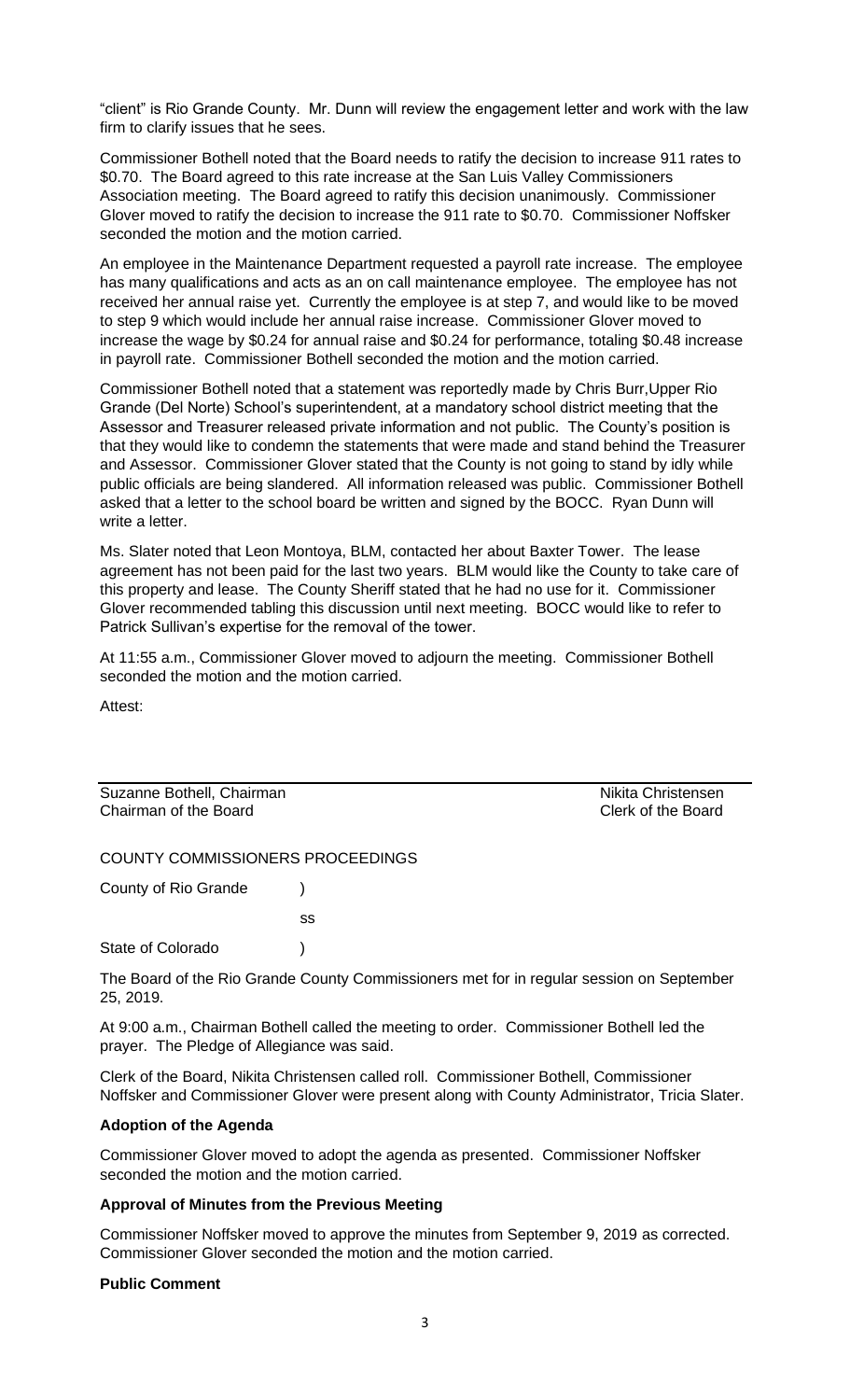Commissioner Bothell asked if there were any public comments, there were none.

# **Consent Agenda**

The consent agenda was presented which included accounts payable, payroll, and hanger lease transfer from Chez Yund to Nicholas Miner, Airport Tract 36. Commissioner Noffsker moved to approve the consent agenda. Commissioner Glover seconded the motion and the motion carried.

The Resolution to change the name on a conditional use permit for Community Energy Solar LLC was discussed. The name was changed to Consolidated School District NO 8 and Monte Vista Solar 2 CSG, LLC, with the investment group of Rock Creek Solar 2 CSG, LLC. Commissioner Glover moved to approve the name change and resolution. Commissioner Noffsker seconded the motion and the motion carried. Book 598 Page 886

# **2019 Monthly Vouchers**

| <b>Vender</b>                             | <b>Amount</b> |
|-------------------------------------------|---------------|
| 2ND STEEL                                 | \$459.63      |
| <b>ADAMSON POLICE PRODUCTS</b>            | \$54.00       |
| <b>AGENCY TOURISM MARKETING</b>           | \$116.06      |
| <b>ALAMOSA CO NURSING SVC</b>             | \$1,583.33    |
| <b>AMY LIN ENGLE</b>                      | \$500.00      |
| <b>BRANDON ROGERS</b>                     | \$56.16       |
| <b>BROWN'S SEPTIC SVC INC</b>             | \$76.00       |
| <b>BRYAN CHRISTENSEN</b>                  | \$60.35       |
| CDHS CENTRAL ACCOUNTING                   | \$61.00       |
| CHAVEZ PLUMBING & HEATING, LLC            | \$223.00      |
| <b>CO.BUREAU OF INVESTIGATIO</b>          | \$52.50       |
| <b>COLORADO DEPART. OF REVENUE</b>        | \$290.00      |
| <b>CONEJOS COUNTY NURSING</b>             | \$38.94       |
| <b>COSTILLA COUNTY PUBLIC</b>             | \$2,033.00    |
| <b>CRITTERS BARRICADES</b>                | \$15,542.00   |
| <b>CYNTHIA FORD</b>                       | \$7,483.75    |
| <b>DALE TRUJILLO</b>                      | \$535.88      |
| DAN AND KENDRA KOEHN                      | \$150.00      |
| <b>DAVE SCHEEL</b>                        | \$20.99       |
| <b>DIXIE DILTZ</b>                        | \$136.07      |
| <b>DOUG COOPER</b>                        | \$52.07       |
| DP AG SERVICES                            | \$2,689.56    |
| <b>FUENTES AUTO GLASS</b>                 | \$265.00      |
| <b>GALLS, LLC</b>                         | \$158.08      |
| <b>GENE GLOVER</b>                        | \$94.50       |
| <b>GOBINS, INC</b>                        | \$37.36       |
| <b>GUNBARREL STATION, INC</b>             | \$287.00      |
| <b>INTEGRITY STEEL WORKS</b>              | \$4,076.49    |
| <b>JACK RUDDER</b>                        | \$773.76      |
| JADE COMMUNICATIONS, LLC                  | \$92.60       |
| <b>JAMES CLARE</b>                        | \$52.25       |
| <b>KD KLENE</b>                           | \$124.90      |
| <b>KEN'S SERVICE CENTER</b>               | \$805.18      |
| <b>KIMRAD TRANSPORT LP</b>                | \$7,254.05    |
| <b>KRISTI HILLIS</b>                      | \$1,216.00    |
| LENCO WEST, INC                           | \$19.76       |
| LOWE'S PAY AND SAVE, INC                  | \$54.18       |
| <b>MADDOX COLLECTIONS</b>                 | \$30.00       |
| <b>MARK MUELLER</b>                       | \$56.30       |
| <b>MASTER PRINT &amp; WEB DESIGN, INC</b> | \$100.00      |
| <b>McKESSON MEDICAL-</b>                  | \$103.81      |
| MDS WASTE & RECYCLE, INC                  | \$186.00      |
| MIKE REAVES ELECTRIC                      | \$314.22      |
| <b>MIKE SCHAEFER</b>                      | \$56.30       |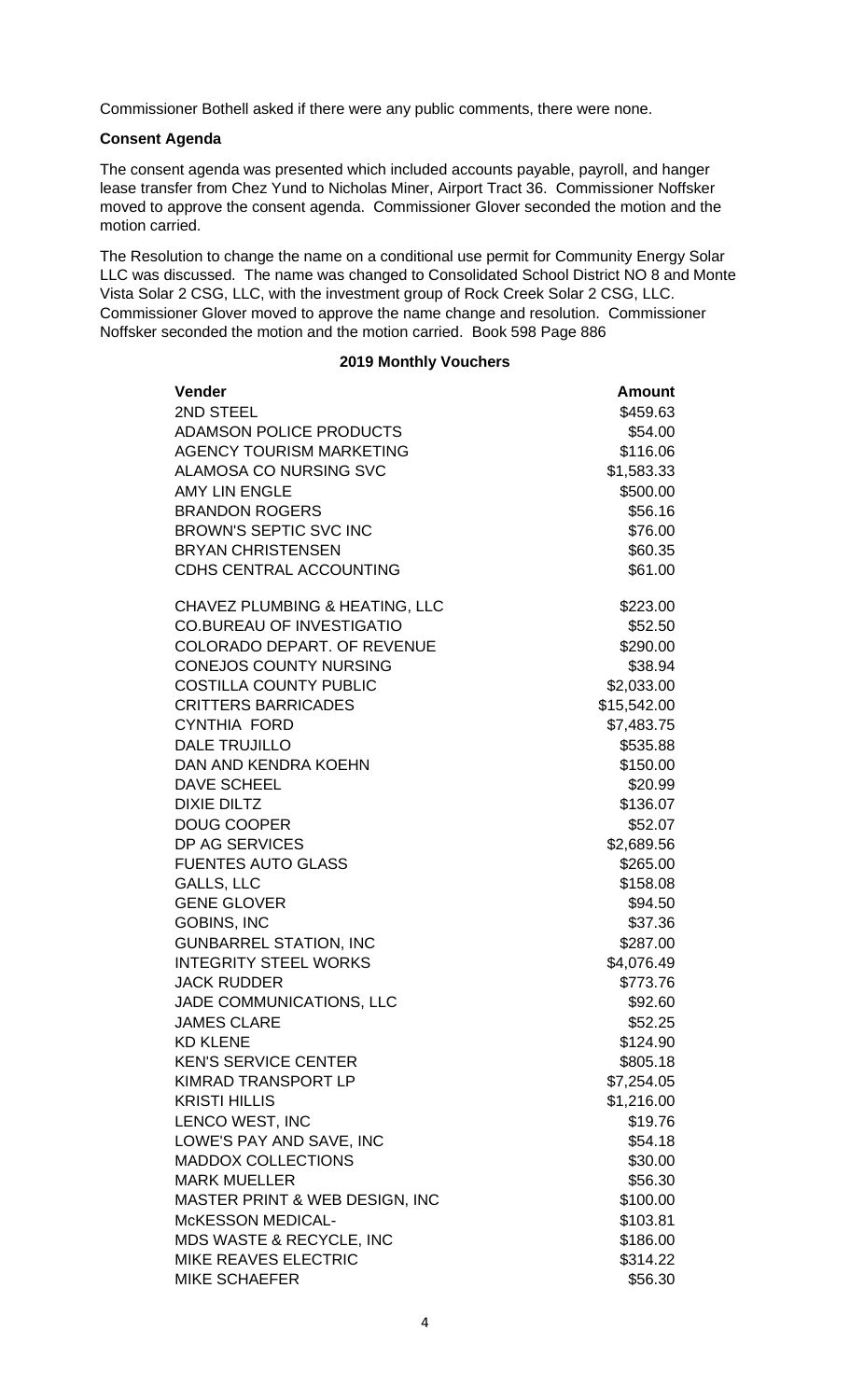| MOBILE RECORD SHREDDERS, LLC<br><b>MYERS BROTHERS TRUCK AND</b> | \$28.00                |  |
|-----------------------------------------------------------------|------------------------|--|
| TRACTOR, INC                                                    | \$71.36                |  |
| <b>NACCHO</b><br><b>NICOLLE ROSECRANS</b>                       | \$402.76<br>\$1,555.15 |  |
|                                                                 |                        |  |
| PACHECO PAINT AND FINISHING, LLC                                | \$1,200.00             |  |
| PAXVAX, INC                                                     | \$207.28               |  |
| PRO COM, LLC                                                    | \$148.00               |  |
| PSYCHOLOGICAL RESOURCES                                         | \$135.00               |  |
| RG & ASSOCIATES, LLC                                            | \$4,578.75             |  |
| RIO GRANDE COUNTY ROAD & BRIDGE                                 | \$41,961.07            |  |
| ROCK WATER MANAGEMENT, LLC                                      | \$450.00               |  |
| ROCKY MOUNTAIN PLUMBING                                         | \$774.90               |  |
| ROGERS FAMILY MORTUARY, INC                                     | \$350.00               |  |
| S & S DISTRIBUTION, INC<br>SAN LUIS VALLEY RURAL PHILANTHROPY   | \$16.00                |  |
| <b>DAYS</b>                                                     | \$500.00               |  |
| SANOFI PASTEUR, INC.                                            | \$319.69               |  |
| <b>SLV AUTO REPAIR, LLC</b>                                     | \$267.05               |  |
| <b>SLV PARTS, INC</b>                                           | \$88.32                |  |
| <b>SPARKLE CLEANERS</b>                                         | \$47.00                |  |
| <b>STAPLES BUSINESS</b>                                         | \$114.19               |  |
| <b>SUMMIT PUBLISHING</b>                                        | \$800.00               |  |
| <b>SUNTRUST EQUIPMENT, CORP</b>                                 | \$10,547.00            |  |
| <b>TOM HAEFELI</b>                                              | \$66.20                |  |
| <b>TORRES PLUMBING &amp; HEATING, LLC</b>                       | \$1,038.61             |  |
| <b>TOWN OF DEL NORTE</b>                                        | \$679.15               |  |
| <b>VALERO MARKETING</b>                                         | \$75,847.10            |  |
| <b>VENDOLA PLUMBING, INC</b>                                    | \$2,840.17             |  |
| <b>VERIZON WIRELESS</b>                                         | \$1,443.75             |  |
| <b>VERIZON WIRELESS</b>                                         | \$187.71               |  |
| <b>VERIZON WIRELESS</b>                                         | \$284.66               |  |
| <b>VERIZON WIRELESS</b><br><b>VICTIM ASSISTANCE FUND</b>        | \$259.23<br>\$61.00    |  |
| W. RYAN DUNN, ATTORNEY AT LAW                                   | \$2,881.25             |  |
| <b>WAGNER EQUIPMENT</b>                                         | \$3,892.56             |  |
| <b>WASTE MANAGEMENT-</b>                                        | \$248.10               |  |
| <b>WEX BANK</b>                                                 | \$500.11               |  |
| <b>WSB COMPUTER SERVICES</b>                                    | \$4,664.00             |  |
| <b>XCEL ENERGY</b>                                              | \$3,041.77             |  |
| <b>XCEL ENERGY</b>                                              | \$1,925.10             |  |
| <b>XCEL ENERGY</b>                                              | \$10,553.16            |  |
|                                                                 | \$223,347.18           |  |
| September 2019 Payroll                                          |                        |  |

| <b>County General:</b> | \$259,629.13 |
|------------------------|--------------|
| Road and Bridge:       | \$79,154.42  |
| DSS:                   | \$127,180.75 |
| <b>Weed District:</b>  | \$9.299.23   |
| Airport:               | \$ 1,200.62  |
| Public Health:         | \$21,840.00  |
| <b>TOTAL:</b>          | \$498,304.15 |
|                        |              |

# **County Official and Department Head Reports**

Randy Kern, Building Department, reported to the Board. Mr. Kern reported that he has completed the report needed by the state for the energy code updates. Mr. Kern explained that he is concerned about the new contemporaneous plumbing reviews that are required by legislation. The new review system and information must be up by July 1, 2020. Mr. Kern has been working to get all information together for the website; he is using other counties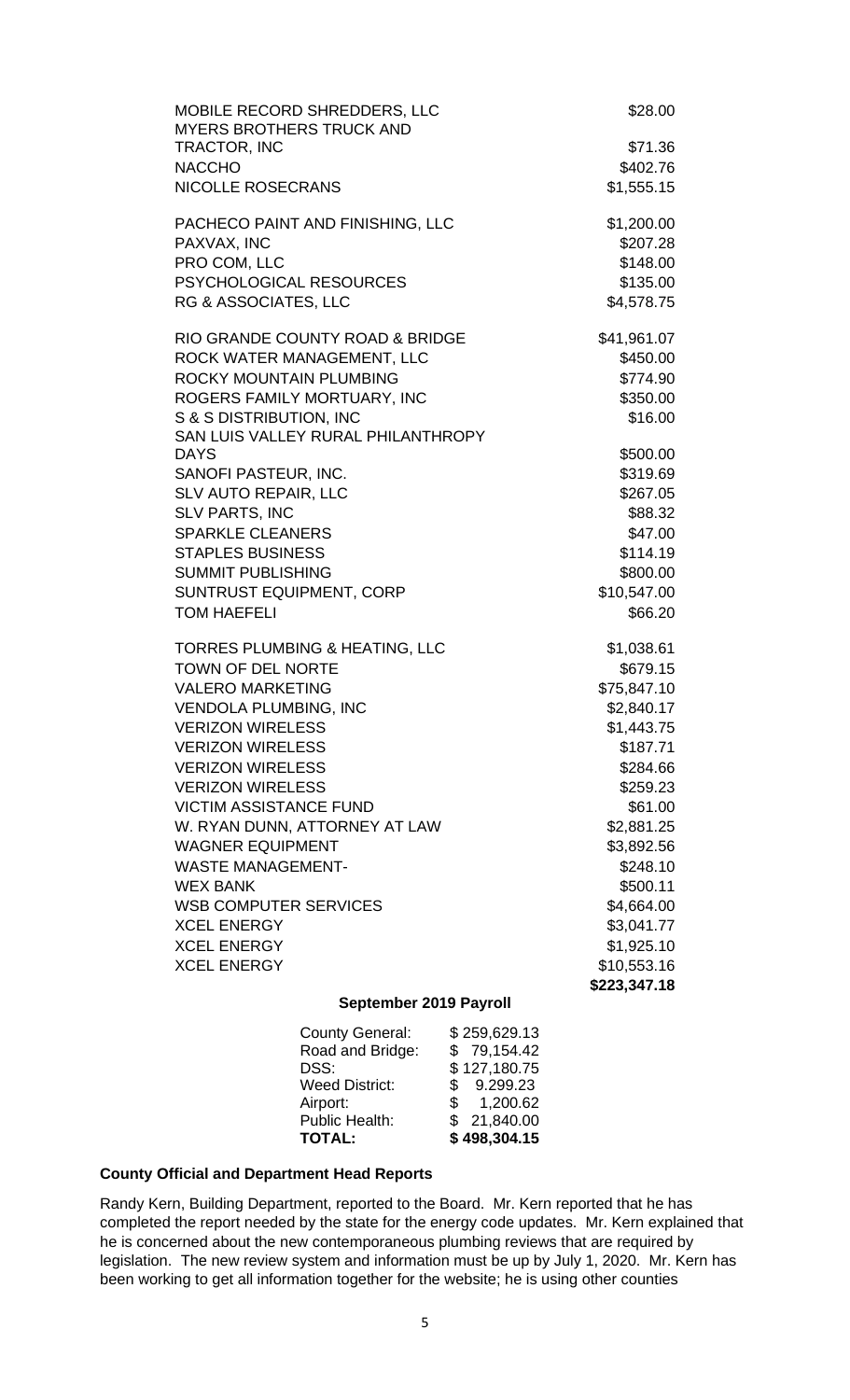templates. The review is a method to verify the license of the plumber. He noted that homeowners that are doing their own plumbing work are exempt due to the homeowner's clause.

Mr. Kern asked for the board's permission to file a letter of intent with the State stating that Rio Grande County will no longer be providing plumbing inspections. He explained that the inspections would be done by the State inspector within 3 days of request. He also noted that the letter of intent must be filed by October 1, 2019 but the County would not be done with plumbing inspections until July 1, 2020. Mr. Kern showed a map of counties that are being inspected by the State versus local entities and noted that Rio Grande County is surrounded by counties that are state inspected. Mr. Kern noted that he felt the County has an increased liability with the new regulations. Mr. Kern noted that the plumbing inspection service generates about \$10,000 to \$12,000 annually and does not pencil out. Commissioner Noffsker moved to authorize Mr. Kern to summit the letter of intent to disengage from the plumbing inspections. Commissioner Glover seconded the motion and the motion carried.

Emily Brown, Public Health, reported to the Board. She noted that the Statewide Healthcare Review Committee will be at the Alamosa Family Recreation Center on October 2, 2019, from 6-8 p.m. The event is primarily a listening session for community members to raise concerns about healthcare in their area. The Harm Reduction discussions will be held at the Del Norte Neighborhood Watch meeting on October 15, 2019, and tentatively at the South Fork Town Council meeting on October 22, 2019.

Ms. Brown was asked to be a speaker at the Colorado Consortium's annual conference on October 23, 2019. She will be talking about her experience with the Harm Reduction programs that are being created.

There will be four flu clinics in Rio Grande County as follows:

- Tri County Senior Center in Monte Vista on October 2, 2019, from 9:00 a.m. to 12:00 p.m.
- Rio Grande County Annex in Del Norte on October 15, 2019, from 3:00p.m. to 6:00 p.m.
- The Sargent Elementary Gym tentatively on October 17, 2019, from 3:00p.m. to 6:00 p.m.
- Fire & Ambulance Barn in South Fork tentatively on the 1<sup>st</sup> or 2<sup>nd</sup> Saturday in November from 7:00 a.m. to 10:00 a.m.

Ms. Brown reported that there will be a Positive Youth Development training at HVCC. The training will cover how to include youth in community discussions in a positive way.

Ms. Brown presented a contract amendment for the OPPI/LPHA contract for an additional \$3,137.25. This amendment allows additional funds to be used for opioid response program and allows staff to spend more time reporting on money used. The total contract is for \$44,515.25 for the 2020 Fiscal Year. Commissioner Glover moved to amend the contract to add the additional \$3,137.25. Commissioner Noffsker seconded the motion and the motion carried.

Ms. Brown reminded the Board about the "How to Prepare for Everything" training that will take place September 28, 2019 from 9:00 a.m. to 11:00 a.m. The Annual Office of Emergency Preparedness partners meeting will take place on October 28, 2019 through October 31, 2019.

The DHS STEP staff will be visiting Rio Grande County on October 3, 2019. The STEP program has been successful in Rio Grande County so the staff will be looking at the program in the County.

Ms. Brown will be attending The Total Worker Health conference in Denver on October 15, 2019 and will be working with the program to create a healthy safe work place.

Ms. Brown requested a work session to discuss the proposed move by Public Health to the old middle school. A work session was scheduled for October 14, 2019.

Don McDonald, Rio Grande County Sheriff, reported to the Board. He noted that the sale of old county vehicles put out to bid are going well. Sheriff McDonald asked the Board if vehicles that were not sold need to go through the bidding process again. Mr. Dunn, County Attorney, noted that the vehicles should go through the bid process again.

Sheriff McDonald also reported that the Victims' Advocate program is going well. He is working with the valley coordinator to find more funds for the program; however, records cannot be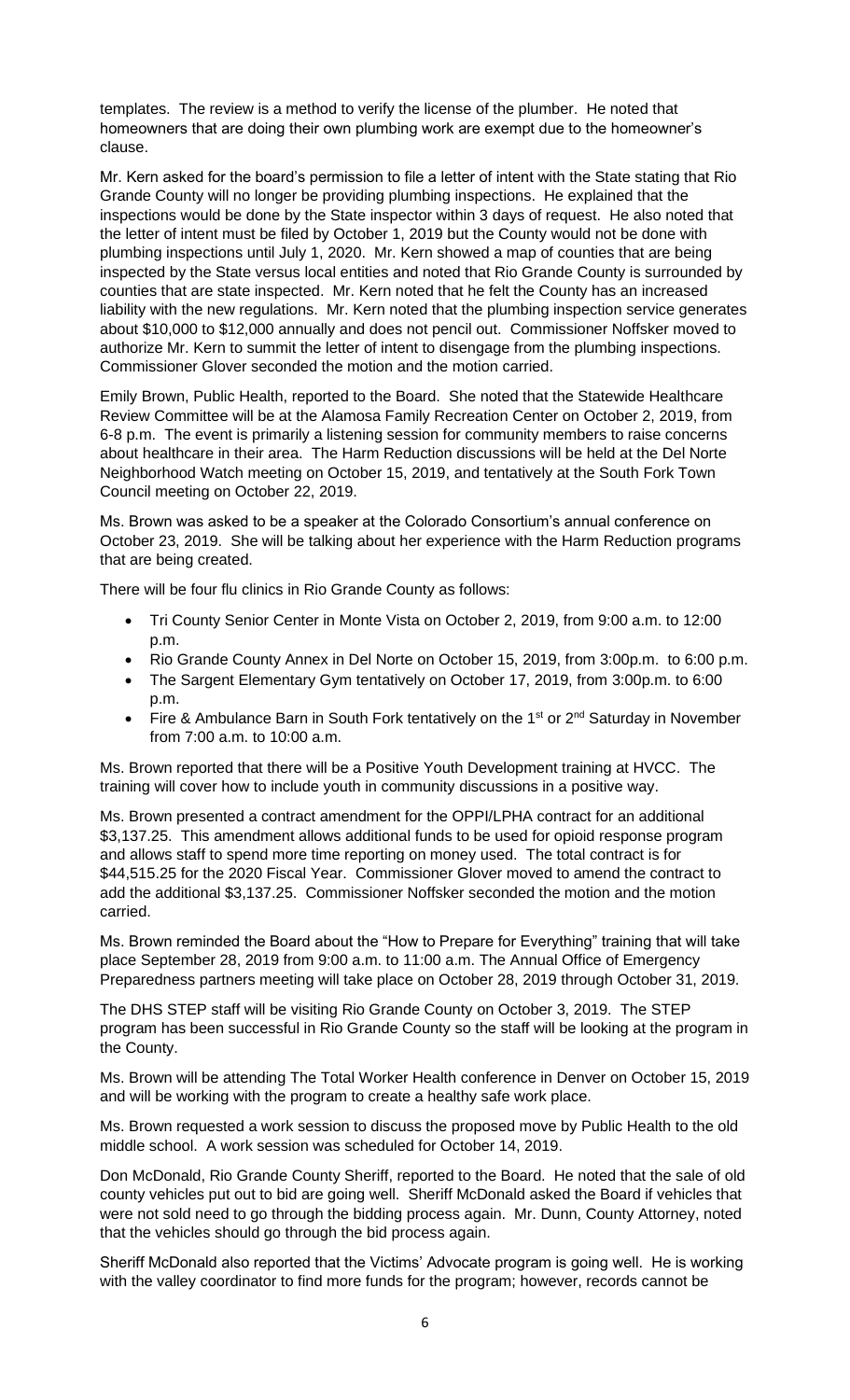found for previous years about the funding usage. The Victim's Advocate is currently handling 82 cases. Sheriff McDonald will be writing a letter stating why the records are not available.

Sheriff McDonald also noted that there will be a press release about a search warrant that ended with an arrest after a 10-day investigation.

Darrin Ehardt, son of Rio Grande County resident and Iowa Pacific Railroad easement owner was present. Mr. Ehardt explained that the railroad has not been fixing the crossing at his mother's property. He has tried to work with the Federal Railroad Administration as well as the Department of Transportation to find a remedy. Due to turnover at the Federal Railroad Administration he has not been able to find help. The Department of Transportation stated that they had no jurisdiction on private easements. Mr. Ehardt noted that when he pushed the Railroad he was asked to prove that they have an easement, sign a  $3<sup>rd</sup>$  party agreement and pay for any improvement that the crossing may need. Mr. Ehardt has not signed this agreement because he thought it was not fairly written.

Mr. Dunn noted that unfortunately, the County is unable to aid because it is a private issue with the Railroad. Commissioner Noffsker noted that Mr. Ehardt may be able to join the interested parties if the railroad issue continues.

Ms. Slater presented the sealed bids for the Sheriff vehicles. The vehicles are to be sold "AS IS" and no guarantees as to their condition. All bids were due postmarked by September 20, 2019 by 5:00 p.m. Ms. Slater announced the bid winners as follows:

- 1989 WAY School Bus, VIN: 1GBM6P1B5LV100731 for \$37.00 to Mr. Wesley Keen
- 2007 Ford Expedition, VIN: 1FMFU16527LA67985 for \$1,015.00 to Mr. Phillip Craig
- 2006 Ford Expedition, VIN: 1FMPU16596LA67422 for \$1,015.00 to Mr. Phillip Craig
- 1996 Chevy LS Mini-Van, VIN: 1GNDM19W8TB129509 NOT SOLD
- 1998 Ford Taurus SE, VIN: 1FAFP52U9WA112565 for \$500.00 to Ms. Rosalie Grey
- 2008 Chrysler, Van, VIN: 2A8HR44H98R821866 NOT SOLD
- 2005 Dodge Durango, VIN: ID4HB48D05F560958 for \$612.00 to Mr. Wesley Keen

Commissioner Glover moved to approve the bids as above. Commissioner Noffsker seconded the motion and the motion carried.

# **Unfinished Business**

Ms. Slater presented the bid from Tyler Technologies for the County to change finance software. She stated that the current software is inadequate for the needs of the County. The Board considered other companies that provide a similar service, however felt that none met the criteria needed for the County. The assessor's office also uses this software which will make the two departments more uniform. Ms. Slater received eight letters from other counties stating that this software is adequate and preferred for county governmental use. It was determined that the Tyler Technologies Finance Software fits the needs of the County. Commissioner Glover moved to go forward with purchasing the Tyler Technologies system. Commissioner Noffsker seconded the motion and the motion carried.

The Summitville Spar Placer negotiation was discussed. It was stated that the negotiation underlines exchange value vs. acre for acre exchange. Ryan Dunn, County Attorney, noted that he is comfortable with the agreement but wanted to ensure that the Forest Service is comfortable. No action was taken at this time.

## **Commissioner Updates and Administrative Updates**

Tricia Slater, County Administrator, gave an update on her office and tasks completed in the first five months of her employment. Ms. Slater along with the County interim accountant has made a number of corrective journal entries. She noted that an supplemental budget will be needed as there have been several changes. She also stated that grant information will need to come through the administrative office to ensure that all information is kept on record to meet federal requirements. Most grants have been put in a miscellaneous grant category. This will need to be corrected. Ms. Slater also noted that there are some employees that are not set up correctly in payroll.

Applications are online for the Human Resources Officer. Ms. Slater stated that the online ads will help attract more applicants.

Ms. Slater has researched a new supplier for business cards and paper which should decrease our costs for these items. A phone audit was also completed and shows that a \$5000 savings